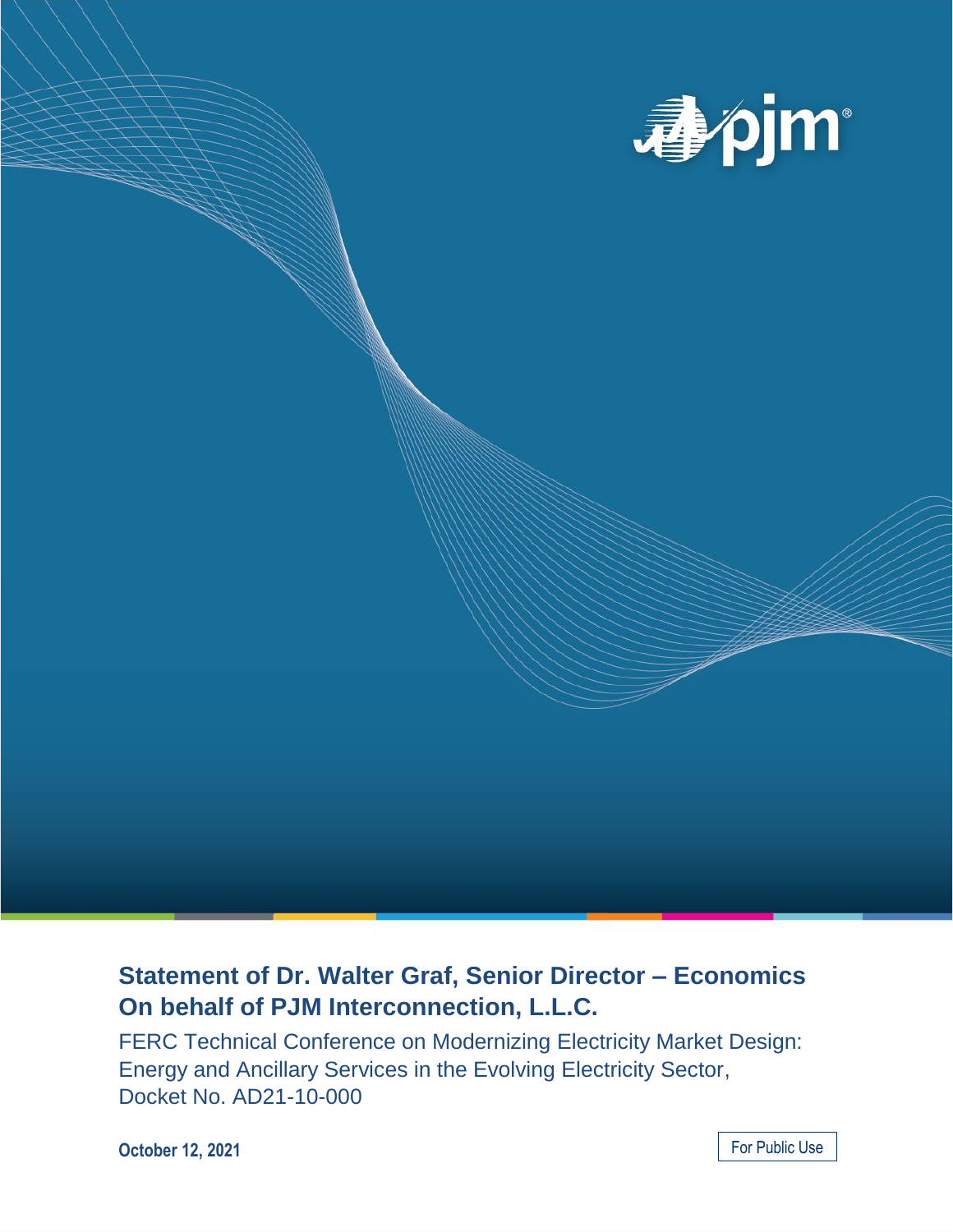

#### **PJM is pleased to provide these comments for Commission consideration as part of its Oct. 12, 2021, Technical Conference entitled "Energy and Ancillary Services in the Evolving Electricity Sector."**

The objective of competitive wholesale electricity markets is to efficiently reinforce grid reliability and thereby achieve a reliable power system at the lowest reasonable cost. The PJM energy and ancillary services markets, in conjunction with PJM's other markets, have achieved great benefits for customers, including reliability, affordability, reduced emissions, and incentivizing low-cost investments and operations. While much time and effort have been spent discussing reforms to energy and capacity markets, far less time has been invested in ancillary service market design.

As public policy efforts to address climate change continue to expand, resource costs for certain technologies continue to decline, the system resource mix shifts in response, and the penetration of distributed energy resources grows, PJM anticipates the power system shifting from one that has historically been predictable and controllable to one that is less so in the future. This rise in uncertainty must be met with flexibility to manage the grid reliably and cost-effectively. This responsibility, in part, falls on the ancillary services markets and is why PJM and others have pursued necessary ancillary service reforms. It is imperative to continue to evolve these markets to meet the emerging challenges to ensure the markets' objectives are met.

### **Incentives vs. Requirements for Flexibility**

Incentives for flexibility are a natural result of well-functioning energy and ancillary services markets that reflect the balance of supply and demand throughout the day. Increasing volatility of both supply-side and demand-side drivers will lead to more volatility in energy and reserve prices over time. This volatility reflects the fundamentals that the marginal cost of serving energy and reserves may be lower than today during certain less constrained periods and higher than today during more constrained periods. The higher volatility itself incentivizes flexibility in two ways. First, it incentivizes resources to offer and operate flexibly because those more flexible resources will be able to benefit more from high-price periods without incurring operating costs during low-price periods. Second, it incentivizes resources to invest in the capability to operate flexibly so they can maximize energy and ancillary service revenues net of costs.

These incentives to increase operational flexibility are efficient and are a natural byproduct of well-functioning markets that reflect fundamentals. However, *maximizing* flexibility from all resources through mandates may not be a long-term sustainable or efficient solution. It could theoretically be efficient if the benefit of flexibility far exceeds the cost of compliance across all resources. But for many resources, PJM anticipates that increasing flexibility will involve trade-offs.

Operating flexibly and investing in the capability to operate flexibly has real costs. These costs include both capital expenditures on equipment and increased operation and maintenance expenses from operating at or near physical equipment limitations.

PJM continues to believe in the ability of competitive markets to signal value – through prices – and the ability of competitive market participants to best make those tradeoffs. Resources will compete to offer the flexibility that is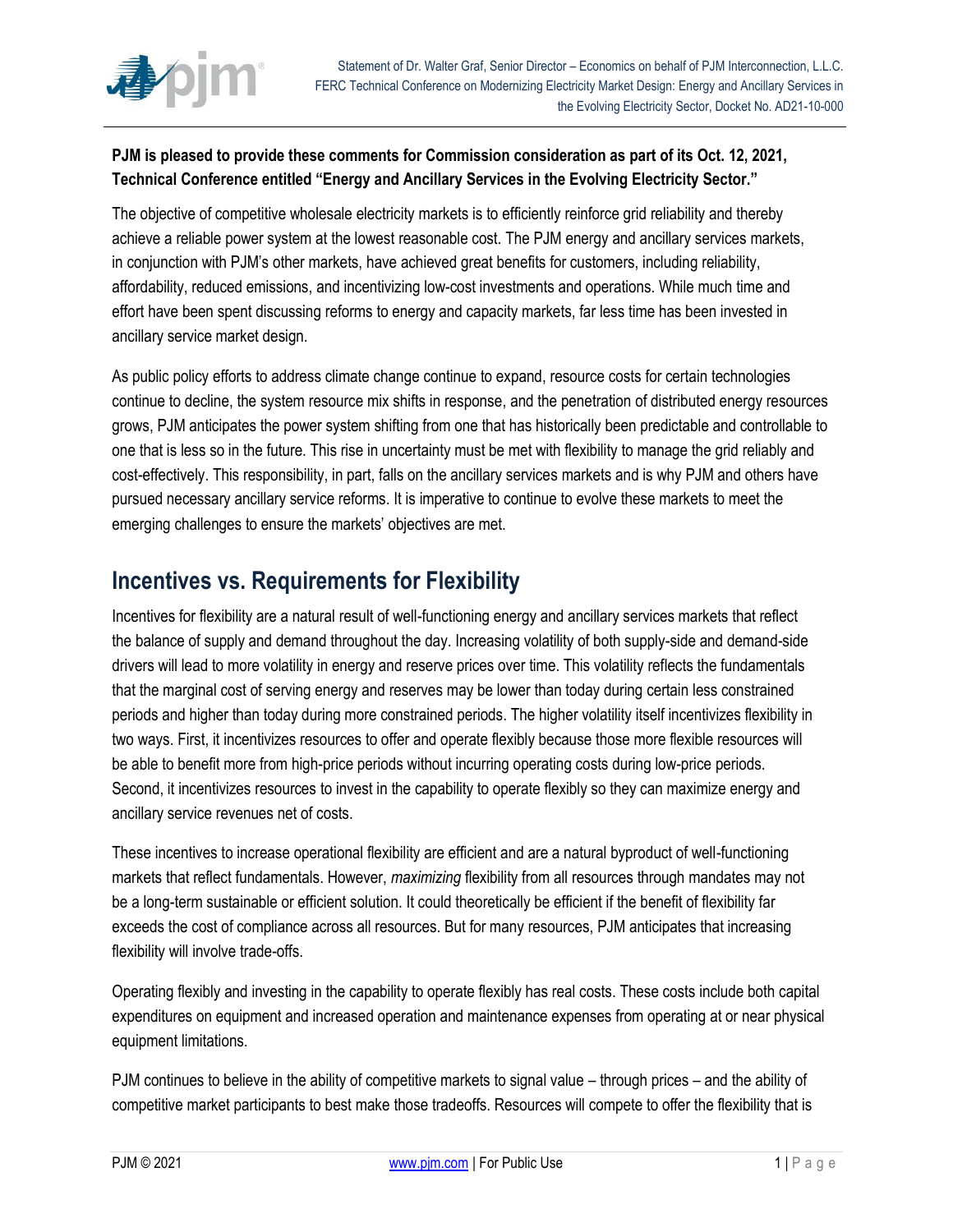

needed at lowest cost. Not only is it more efficient to incentivize needed operational flexibility rather than *maximize* it through requirements, it may also lead to higher levels of flexibility as resources find new and innovative ways of unlocking latent flexibility when its value is properly reflected in the market. Thus, rules that help prices better reflect the need for and value of various market products will have the desirable effect of incentivizing flexibility, even without mandates for flexibility nor markets for additional flexibility products.

PJM's March 2019 filing on reserve market reform sought to improve the markets' ability to accurately reflect the value of flexibility in part by adding a downward slope to the Operating Reserve Demand Curves (ORDCs) for all reserve products. This proposal addressed the need for additional reserves due to uncertainty and for increasing penalty factors to ensure the willingness to pay to maintain reserves is appropriately reflected in prices. These necessary reforms are one step in a continuous process to improve the markets' ability to signal value where and when it exists and incentivize flexibility as described above.

The discussion above has ignored the potentially detrimental effects of market power on resource owners' incentives to operate flexibly. In certain circumstances, locked-in latent flexibility may represent a form of withholding, and it is properly the role of PJM and other RTOs to mitigate market power and its detrimental effects on the market. Thus, in addition to improving price signals, it will be important to continue to monitor and mitigate market power to ensure that changing patterns in market prices properly translate to incentives for flexibility rather than opportunities to withhold.

## **Alternative Ancillary Services Product Definitions To Enable Flexibility**

There may be value in rethinking the design of certain ancillary services products to enable latent flexibility, especially in new and emerging resource types. In general, PJM believes that operational needs should guide the design of needed services and should not be compromised to accommodate resources unable to comply. However, there may be cases where value can be unlocked without compromising on these operational needs.

One example that PJM is considering is the potential to redefine certain ancillary services products as separate "up" and "down" products. This could have at least two distinct benefits. First, it allows the demand for those products to be differentiated if that is warranted by system conditions. It may not be necessary to procure as much up-ramp as down-ramp, or vice versa, under certain conditions. Second, it allows different resources to supply different parts of what is today a single product when that is a more efficient use of resource capabilities. For example, intermittent resources operating at their full available capability can offer fast-responding down-ramp capability without first curtailing to a lower level of operation. At the same time, thermal resources dispatched to their Economic Minimum can offer fast-responding up-ramp capability. Together, these resources can provide the total needed ancillary service at lower cost than would be possible under a single product definition.

Overall, the definition of the various ancillary services products should be informed by both *system requirements* and *resource capabilities.* As new and emerging resources become more widespread, it will be important to continue to evolve product definitions. By respecting both, we can efficiently enable the flexibility inherent in each technology without compromising operational needs.